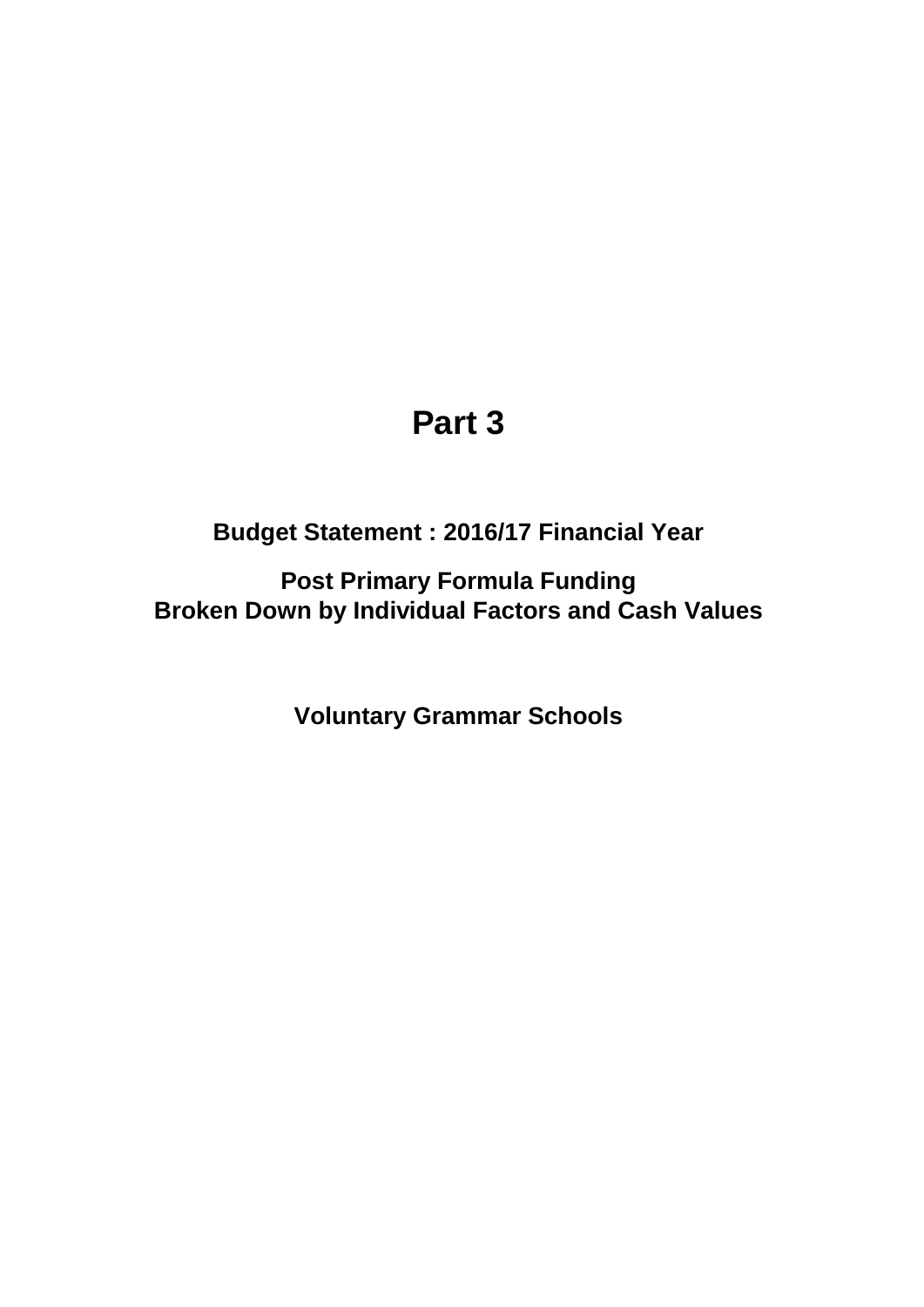## **Budget Statement - 2016/17 Financial Year**

## **Part 3: Post Primary Formula Funding - Factors and Cash Values**

Post Primary Formula AWPU Cash Value : **£2,052.4305** (ie for a weighting of 1.0)

**.**

| <b>Age Weighted Pupils</b> |                                 | <b>Total Pupils</b> | <b>Weighted AWPU</b><br><b>Funding per Pupil</b> | <b>Funding Allocated</b> | <b>Percentage of VGS</b><br><b>Allocation</b> |
|----------------------------|---------------------------------|---------------------|--------------------------------------------------|--------------------------|-----------------------------------------------|
|                            |                                 |                     |                                                  |                          |                                               |
|                            | $KS1&2$ Preparatory Pupils      | 1,643               | £554.16                                          | £910,479                 | 0.43%                                         |
|                            | <b>Total Preparatory</b>        | 1,643               |                                                  | £910,479                 | $0.43\%$                                      |
|                            |                                 |                     |                                                  |                          |                                               |
| KS3                        | Year 8                          | 6,973               | £3,448.08                                        | £24,043,484              | 11.35%                                        |
|                            | Year 9                          | 6,994               | £3,448.08                                        | £24,115,894              | 11.39%                                        |
|                            | Year 10                         | 7,121               | £3,448.08                                        | £24,553,800              | 11.59%                                        |
| KS4                        | Year 11                         | 7,037               | £3,448.08                                        | £24,264,161              | 11.46%                                        |
|                            | Year 12                         | 7,118               | £3,448.08                                        | £24,543,456              | 11.59%                                        |
| 6th                        | Year 13                         | 6,659               | £4,474.30                                        | £29,794,353              | 14.07%                                        |
|                            | Year 14                         | 6,281               | £4,474.30                                        | £28,103,068              | 13.27%                                        |
|                            | Year 15                         | 176                 | £4,474.30                                        | £787,477                 | 0.37%                                         |
|                            | <b>Total Post-Primary</b>       | 48,359              |                                                  | £180,205,693             | 85.10%                                        |
|                            |                                 | $\bullet$           |                                                  |                          |                                               |
|                            | <b>Total Pupil AWPU Funding</b> |                     |                                                  | £181,116,172             | 85.53%                                        |

| <b>AWPU Related Funding Factors</b>         | <b>Total Pupils</b> | <b>Weighted AWPU</b><br><b>Funding per Pupil</b> | <b>Funding Allocated</b> | <b>Percentage of VGS</b><br><b>Allocation</b> |
|---------------------------------------------|---------------------|--------------------------------------------------|--------------------------|-----------------------------------------------|
| <b>Children of Service Personnel</b>        |                     |                                                  |                          |                                               |
| <b>Total VGS Schools</b>                    | 55                  | £410.49                                          | £22,577                  | 0.01%                                         |
| <b>Children of the Travelling Community</b> |                     |                                                  |                          |                                               |
| <b>Total VGS Schools</b>                    | 23                  | £1,026.22                                        | £23,603                  | 0.01%                                         |
| <b>Looked After Children</b>                |                     |                                                  | $\bullet$                |                                               |
| <b>Total VGS Schools</b>                    | 93                  | £1,026.22                                        | £95,438                  | 0.05%                                         |
| <b>Newcomer Pupils</b>                      |                     |                                                  |                          |                                               |
| <b>Total VGS Schools</b>                    | 229                 | £1,026.22                                        | £235,003                 | 0.11%                                         |
|                                             |                     |                                                  |                          |                                               |